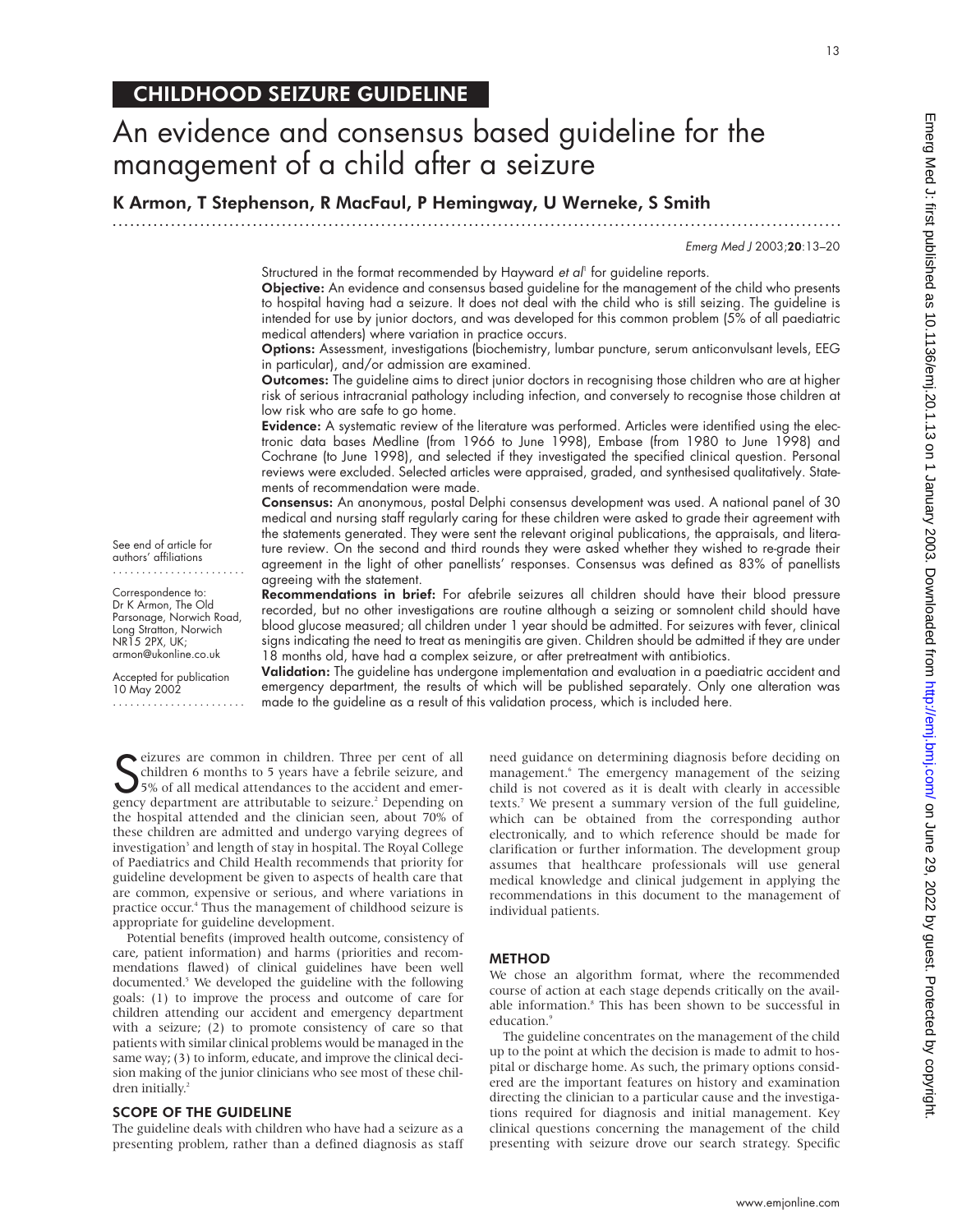questions, type of question and specific search terms (as mesh headings and text words) were defined.

We used electronic databases (Cochrane library (to March 1998); Medline (1966 to March 1998); Embase (1980 to March 1998), confined to humans aged 0–16 and English language), and citations in references found. The references generated were sifted for relevance to the clinical questions by their titles and abstracts. Inclusion criteria were: articles that investigated the clinical questions identified; scientific literature reviews; review or clinical guideline written by a national body; large well designed clinical trials (RCT, matched case control, cohort). Non-experimental, descriptive, or opinion based studies were excluded. Some retrospective cohort studies were included in the absence of stronger evidence and were graded accordingly. Articles were appraised using a predesigned proforma and graded using a standard scale (appendix 1). Statements of recommended management were made based on this literature.

The statements were subject to consensus development by means of a postal Delphi process. Panellists selected were drawn from the United Kingdom, represented practice in both urban and rural settings and were clinicians who would be involved in management of a child after presentation at hospital. Eighty medical and nursing staff were invited, of whom 30 took part (panel composition in appendix 2). They rated their level of agreement on a 1 to 9 Likert scale and were asked to comment. Consensus agreement was defined as 83% of panellists rating 7 to 9. Two rounds of feedback and further rating were made. Those statements that gained consensus are included in the guideline.

## THE GUIDELINE

The final guideline is in the form of an algorithm (flow diagram or decision tree) and is shown in figure 1, with integral tables 1 to 5. Each box is numbered, and key decision points are allocated a letter, with recommendations explained in the text. A brief discussion concerning the evidence base is given, followed by the consensus guideline statements in italics, with their level of evidence and grade of recommendation.

Throughout, the word "admit" is defined as follows: any admission to a paediatric facility with paediatric trained staff for observation, further investigation, and management regardless of the expected length of stay.

Children are managed differently depending on whether they are thought to have had a febrile or an afebrile seizure. The upper part of the algorithm deals with afebrile seizures, whereas the middle and bottom parts deal with febrile seizures. Crucial to this division is the definition of febrile seizure.

#### A Definition of fever in febrile seizure

There is no compelling evidence in the literature concerning the level of fever required to diagnose febrile seizure. Definition of fever depends on the method of measurement and these guidelines should be adapted to a locally preferred method. An axillary temperature of >38°C was proposed in the first Delphi round 10–12(Vb,D) but consensus was not achieved. In the second round the Likert scale was modified such that actual temperatures (between 37.0°C and 38.6°C in increments of 0.1 of a degree) were given. Panellists were asked to "place one cross only in the temperature box that corresponds to the lowest recorded axillary temperature that would lead you to make a preliminary diagnosis of seizure with fever". The median and modal values were 37.8°C with a range of 37.7°C to 38.0°C and interquartile range all within box 37.8°C.

During the validation study it was clear that a simple temperature cut off was not practical and therefore the statement was modified to allow diagnosis of "febrile seizure" if the history and examination was indicative. This decision was in keeping with the definition developed at a consensus conference at the National Institutes of Health in 1980.

RECOMMENDATION on defining febrile seizure:

- *The temperature level to define fever with seizure is above 37.8°C.*
- *Modification during validation: "However, if the clinical history and examination is indicative of a febrile seizure (seizure associated with fever but without evidence of intracranial infection or a defined cause) the patient should be managed as such".*

(level of evidence Vb, Delphi panel based, no consensus reached, precise wording decided during validation study, grade D recommendation)

#### AFEBRILE SEIZURES

#### B Determining the aetiology of a child presenting with an afebrile seizure

RECOMMENDATION on most likely causes of an afebrile seizure:

Table 1 (based on Smith *et al*<sup>13</sup> observed diagnoses in children presenting to an A&E department over a one year period with a first seizure) for differential aetiology of an afebrile seizure.

*(Based on Level Vb evidence and Delphi consensus, grade D recommendation)*

#### C Diagnostic tests for the child presenting with an afebrile seizure

Studies on afebrile seizures have found no routine investigations to be of consistent value (in children<sup>13 14</sup> and adults<sup>15 16</sup>). Unusual historical or examination features should direct investigations. Studies on the positive yield of EEG were done in adults only, where it is not a useful diagnostic test after a first simple seizure.<sup>15 16</sup> Children should have systemic hypertension presenting as a seizure excluded by sphygmomanometry.

RECOMMENDATION on investigations for afebrile seizure:

- *All children presenting with an afebrile seizure should have their blood pressure measured at the time of presentation.*
- *A finger prick blood glucose should be performed if a child is still seizing or not fully alert*.
- *No other investigations (that is, other than blood pressure and blood sugar) are routinely indicated in a child over 1 year of age with a simple afebrile seizure, who does not fulfil the criteria for observation or admission.*
- *There is no need for an EEG after a first simple afebrile seizure.*

*(The above based on Level Vb evidence and Delphi consensus, grade D recommendation)*

D Need for admission in children with afebrile seizures Seizures in early infancy are often "symptomatic" (that is, secondary to underlying pathology) and therefore investigation and observation are essential<sup>17</sup>(Vb,D). No other literature was found investigating this issue. Initial statements were derived from text book recommendation, and modified by consensus.

RECOMMENDATION concerning admission in afebrile seizure:

*After a first afebrile seizure, children conforming to the stated criteria (table 2) should be admitted to an acute paediatric facility for observation and further investigation.*

*(Level Vb evidence and Delphi consensus, grade D recommendation)*

## FEBRILE SEIZURES

### E Febrile seizure, risk of meningitis, and clinical features

In children admitted to hospital there are several studies of variable validity looking at the probability of meningitis (table 6). The signs included in the statement below were found to indicate an increased risk of meningitis in a child with seizure and fever<sup>18 19</sup> (III, C):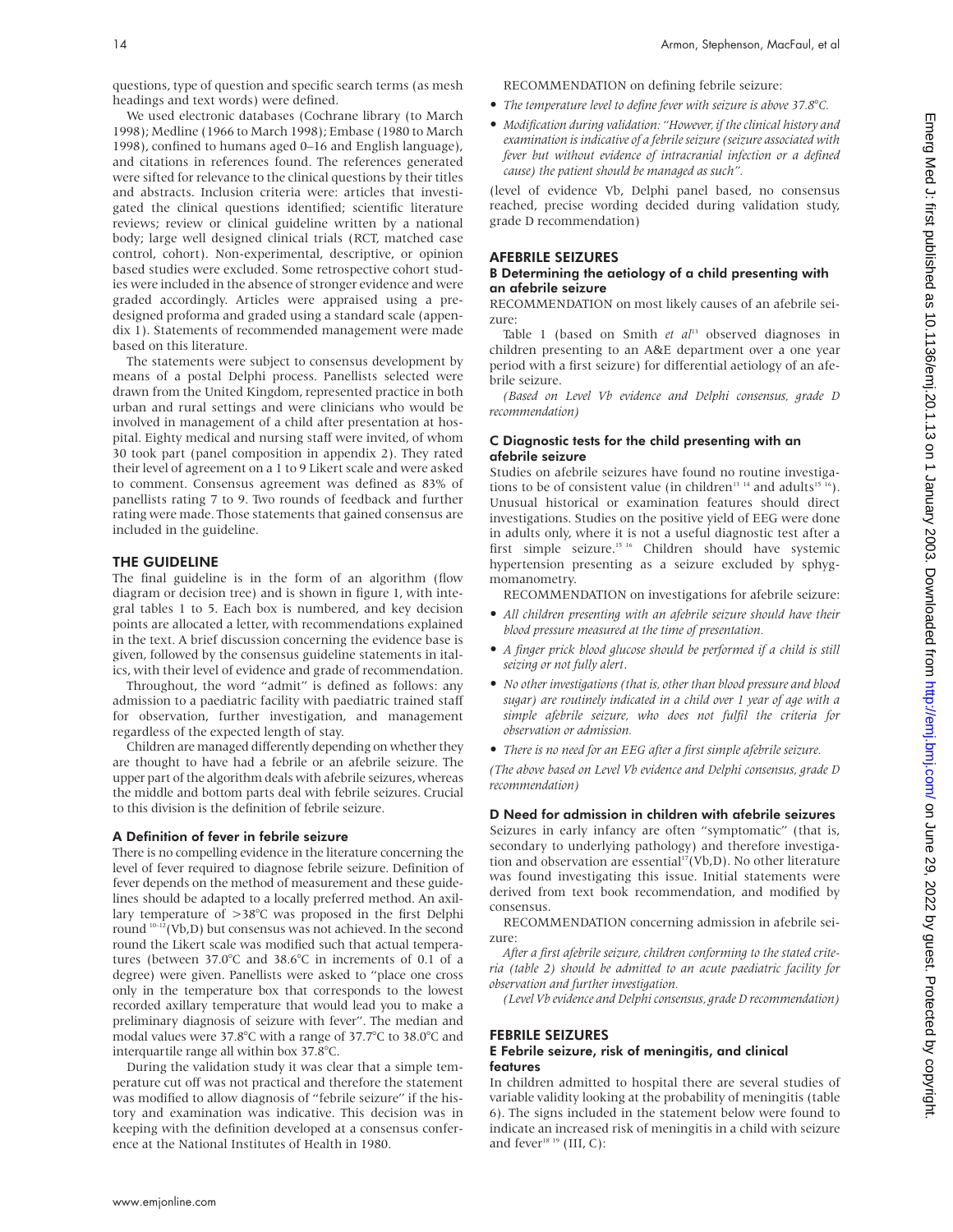

Figure 1 Seizure guideline algorithm.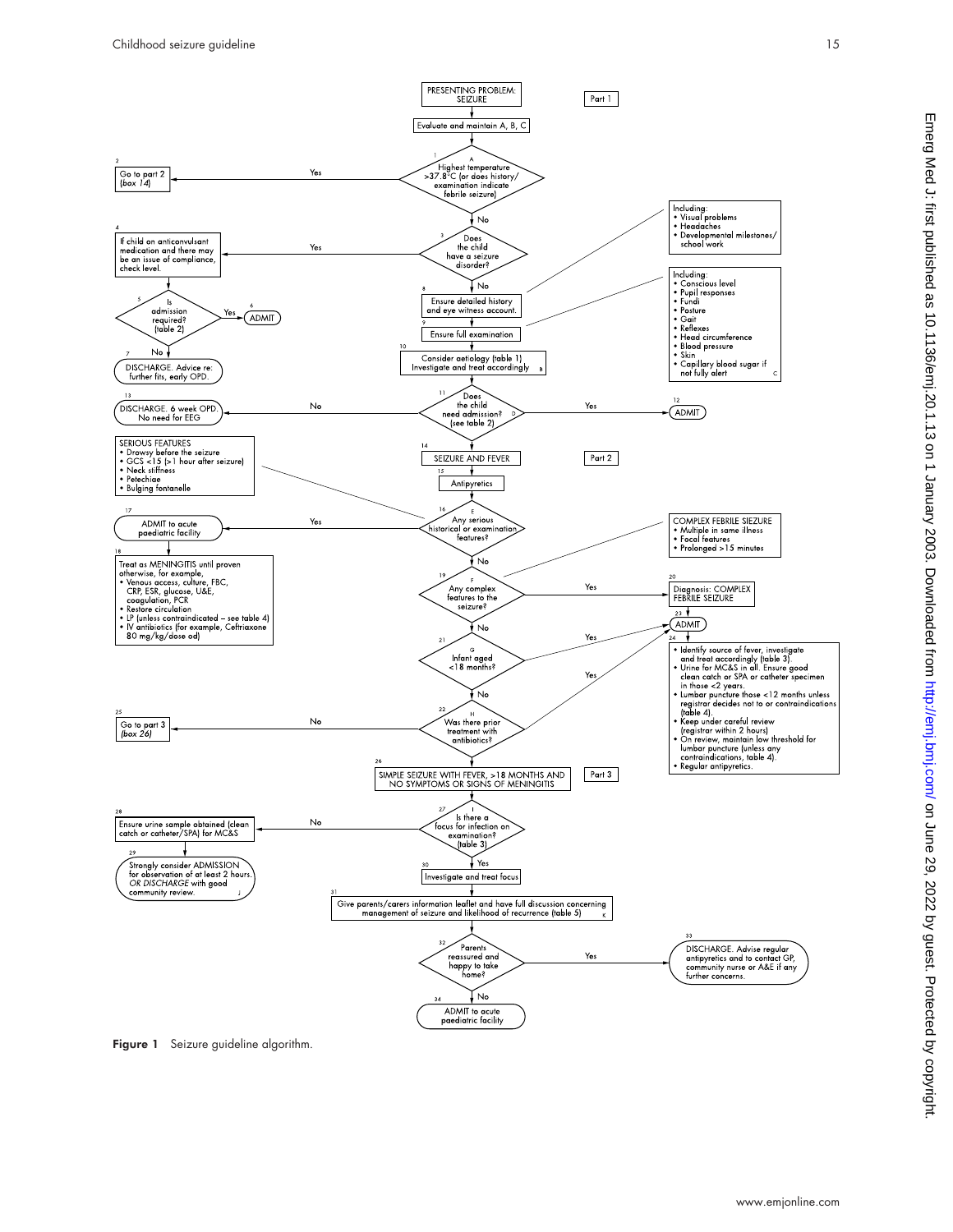| Type of seizure (% of non- febrile seizures)    | Cause                                                                                                 |
|-------------------------------------------------|-------------------------------------------------------------------------------------------------------|
| Isolated seizure (25%)                          | No cause found                                                                                        |
| Epilepsy (30%)                                  | Idiopathic, complex partial, Rolandic, etc.                                                           |
| Symptomatic seizure (30%)                       | CNS structural abnormalities (congenital, prenatal or perinatal, shunt obstruction)                   |
|                                                 | Intracranial infection (bacterial/viral, diffuse/localised)                                           |
|                                                 | Ingestion (deliberate, accidental)                                                                    |
|                                                 | Trauma (head injury, non accidental injury)                                                           |
|                                                 | Tumour                                                                                                |
|                                                 | Intracranial haemorrhage                                                                              |
|                                                 | Hypertension                                                                                          |
|                                                 | Metabolic (low glucose, calcium, magnesium, high and low sodium, amino and<br>organic acidurias, etc) |
|                                                 | Anoxic (breath holding attacks, respiratory pathology)                                                |
|                                                 | Neurocutaneous syndromes                                                                              |
|                                                 | CNS degenerative diseases                                                                             |
| Neonatal/early infant seizure (<3 months) (15%) | In addition to the above causes:                                                                      |
|                                                 | Hypoxic ischaemic encephalopathy (from birth)                                                         |
|                                                 | CNS infections (acute and congenital)                                                                 |
|                                                 | Fifth day fits                                                                                        |
|                                                 | Drug withdrawal                                                                                       |
|                                                 | Pyridoxine dependency                                                                                 |
| Other diagnoses (not true seizures)             | Reflex anoxic "seizures" syncope, arrhythmias, seudoseizures                                          |

Table 2 Criteria for admission of a child with a first afebrile seizure to an acute paediatric facility

| Category                     | Criteria/signs                                            |  |
|------------------------------|-----------------------------------------------------------|--|
| Age                          | Less than 1 year                                          |  |
| Neurology                    | Glasgow coma scale (or equivalent) <15 (>1 hour post fit) |  |
|                              | New neurological signs                                    |  |
| Raised intracranial pressure | Papilloedema, tense fontanelle                            |  |
| Generally unwell             | Irritable, disinterested, vomiting                        |  |
| Meningism                    | Kernig's positive, photophobia, neck stiffness            |  |
| Complex seizure              | Prolonged (>15 minutes), focal, recurrent                 |  |
| Signs of aspiration          | Respiratory distress, need for oxygen, chest signs.       |  |
| High parent or carer anxiety | Parents/carers do not feel happy to take the child home   |  |

| Cause for fever                                                                                                                             |  |
|---------------------------------------------------------------------------------------------------------------------------------------------|--|
| Viral infection (for example, upper respiratory tract infection, non-specific viral illness, roseola, chicken pox and other exanthema, etc) |  |
| Otitis media                                                                                                                                |  |
| <b>Tonsillitis</b>                                                                                                                          |  |
| Urinary tract infection                                                                                                                     |  |
| Gastroenteritis                                                                                                                             |  |
| Lower respiratory tract infection                                                                                                           |  |
| Meningitis                                                                                                                                  |  |
| Post-immunisation                                                                                                                           |  |
| Post-ictal fever (only likely after generalised seizure of >10 min)                                                                         |  |

RECOMMENDATION on clinical features indicating meningitis:

• *A child who presents with seizure and fever and has any of the following on history or examination should be treated as having meningitis until proven otherwise: drowsy pre-seizure, neck stiffness, petechial rash, bulging fontanelle, a Glasgow Coma Scale of <15 (more than one hour post seizure).*

*(Level III evidence and Delphi consensus, grade C recommendation)*

#### F Complex febrile seizures

The literature suggests that complex febrile convulsions (prolonged seizure (>15 min), multiple seizures in 24 hours and focal features) increase the risk of further seizures and epilepsy20–23 (III,C) and are also predictive of CNS infection<sup>18 19</sup>(III,C)<sup>24 25</sup>(Vb, D). The risk of bacterial meningitis in children presenting with fever and seizure is about  $3\%$ <sup>18 19 25–27</sup>(III,C) and in a complex seizure, 9%.

After the first Delphi round it was agreed that children with complex seizures should be admitted to hospital. Two alternative statements were then given suggesting that children with a complex seizure should either have a lumbar puncture on admission or be reviewed in two hours. The second option gained consensus.

RECOMMENDATION in children with complex febrile seizures

• *A child presenting with a complex febrile seizure (defined above) with no clinical signs of meningitis (section E) should be observed closely and reviewed within two hours by a paediatrician of at least registrar level to decide on need for lumbar puncture.*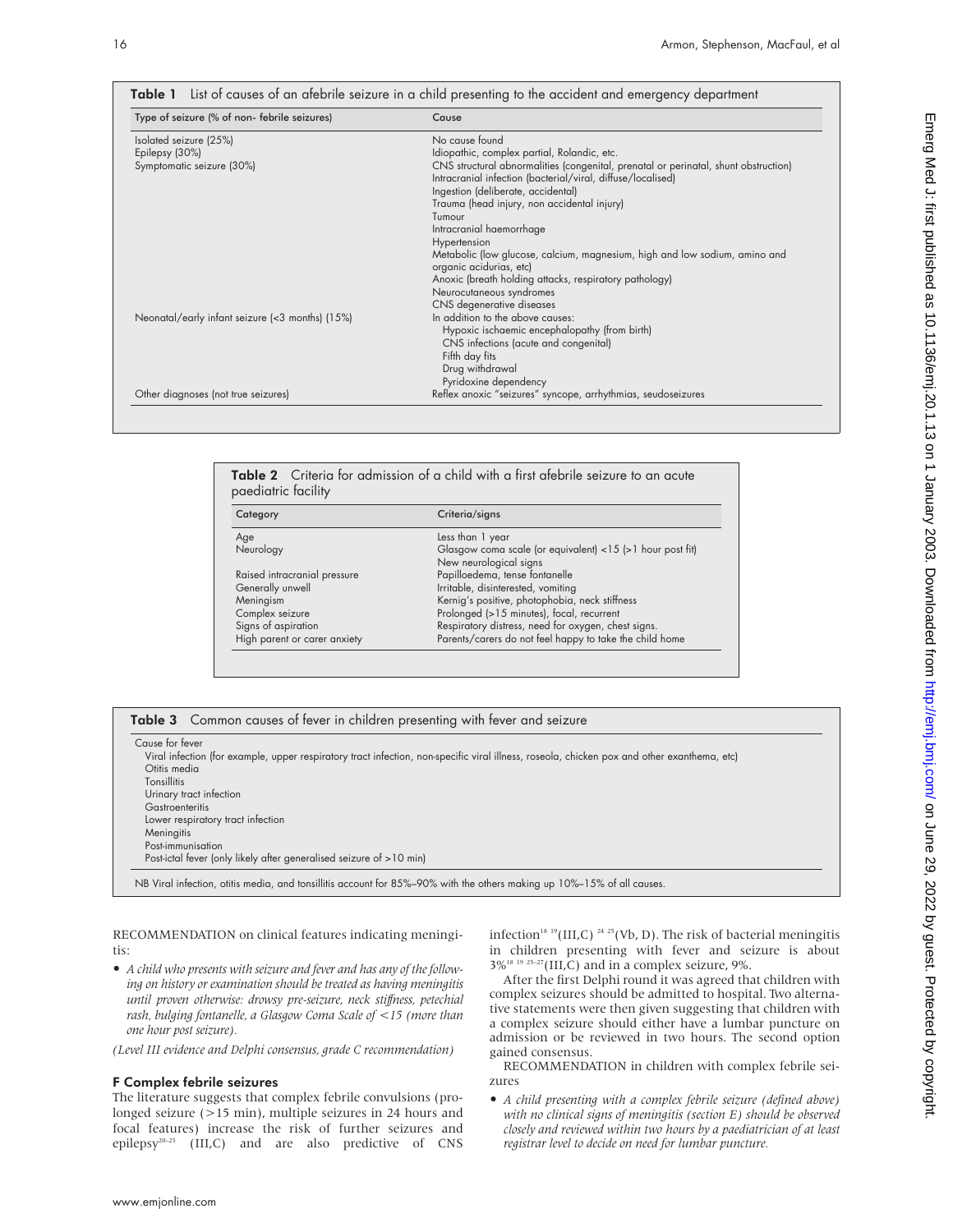# Table 4 Contraindications to lumbar puncture

| Category                                                                                                                                                                                                             | Criteria/signs                                                                                                                                                                                                                                                                                                                                                                                                                     |  |
|----------------------------------------------------------------------------------------------------------------------------------------------------------------------------------------------------------------------|------------------------------------------------------------------------------------------------------------------------------------------------------------------------------------------------------------------------------------------------------------------------------------------------------------------------------------------------------------------------------------------------------------------------------------|--|
| Drowsiness or impaired consciousness<br>Signs of septicaemic shock<br>Clinical diagnosis of invasive meningococcal disease<br>Signs of raised intracranial pressure<br>Focal neurological signs<br>Bleeding tendency | Falling conscious level, Glasgow coma scale of <13<br>Poor perfusion, low BP, tachycardia<br>Rapid onset illness, typical haemorrhagic rash<br>Papilloedema, coma, abnormal posturing, abnormal pupillary responses, high BP, low pulse<br>On clinical examination of cranial and peripheral nerves<br>Thrombocytopenic rash or excessive bruising-check platelets and clotting screen<br>Known haemophiliac-consult haematologist |  |

| <b>Table 5</b> Prognosis of febrile seizures                                                         |                       |  |
|------------------------------------------------------------------------------------------------------|-----------------------|--|
| <b>Risk</b>                                                                                          | Percentage            |  |
| Population risk of febrile seizure                                                                   | $2.7 \text{ to } 3.1$ |  |
| Risk of recurrence of febrile seizure after first seizure                                            | 27 to 32              |  |
| Risk of epilepsy after simple febrile seizures                                                       | $1.5 \text{ to } 2.4$ |  |
| Risk of epilepsy after complex febrile seizures (prolonged >15 minutes, focal, multiple in 24 hours) | 4.1 to 6.3            |  |

(Implied by Level III evidence. Delphi consensus, grade C recommendation)

RECOMMENDATION on contraindications to lumbar puncture:

Table 4 shows the contraindications to LP.<sup>28 29</sup>

*(Level Vb evidence and Delphi consensus, grade D recommendation)*

#### G Age and risk of meningitis in febrile seizures

The population risk of meningitis (with or without seizure) based on figures from 1980 to 1990<sup>30</sup> is highest in those aged 1 to 11 months (115/100 000 versus 28.5/100 000 for 1–5 years and 2.8/100 000 for 5–16 years). This rate has decreased since the introduction of HIB vaccine, but remains highest in the under 1 year olds. The statement that children under 1 years of age (often extended to 18 months) can have meningitis without displaying any of the classic signs seems to be based on clinical experience and some early published case reports but is not born out by formal studies. $14$ 

Consensus views from the RCPCH (then BPA)<sup>11</sup> and The American Academy of Pediatrics<sup>31</sup> (AAP) suggest lumbar puncture under 18 months (probably) and almost certainly under 12 months. No view on admission is given.

RECOMMENDATION on age for admission and lumbar puncture in febrile seizure:

- *All children under 12 months with a first simple febrile seizure should be admitted.*
- x *Children under 12 months with a simple febrile seizure should have a lumbar puncture unless an experienced paediatrician (at least paediatric registrar) has decided not to lumbar puncture and will review within two hours.*
- *Children 12 to 18 months with a simple febrile seizure should be admitted to an acute paediatric facility for a period of observation (at least two hours).*
- *Maintain a low threshold for an lumbar puncture in children 12 to 18 months with a simple febrile seizure.*

*(Level Va evidence and Delphi consensus, grade D recommendation)*

#### H Antibiotics and meningitis risk in febrile seizures

There is little evidence to support the statement that prior antibiotic treatment masks the signs of meningitis.18 19 24 However, the AAP<sup>31</sup> suggest that lumbar puncture be strongly considered in these children. Three options were given to the panel after the first round of comments (i) admit and observe, (ii) lumbar puncture, or (iii) discharge if source of infection is evident and does not require hospital treatment. The first gained consensus.

RECOMMENDATION on management of the child who has already received antibiotics:

• *Those children with a simple febrile seizure, >1 year of age and with no serious historical or examination findings indicating meningitis who have had prior antibiotic treatment should be admitted to an acute paediatric facility for a period of observation (at least two hours)*

(Level Va evidence and Delphi consensus, grade D recommendation)

## I Causes of fever in children presenting with febrile seizure

RECOMMENDATION for differential diagnosis of fever in febrile seizure:

- Table 3 gained consensus and was based on literature summarised in table 7. $13$  26 32 3
- *(Level Vb evidence and Delphi consensus, grade D recommendation)*

#### J Management of the child with febrile seizure and no focus of infection

There was no published evidence on this issue. The need for a good urine sample collected without contamination<sup>34</sup> was agreed in the first round.

RECOMMENDATION on management of child with no focus of infection:

• *A child who has had a simple febrile seizure where no source for infection has been found clinically, should have a urine sample (clean catch, SPA or catheter specimen) taken for microscopy and culture.*

After first round comments, two statements were given as alternative management plans concerning admission or discharge, and both achieved consensus, at the same level of agreement.

- *Children with no focus for infection can be admitted for a short period of observation (minimum two hours) OR*
- x *Children with no focus for infection can be discharged home if the child looks well, parents/carers have ready access to health care if required and they are happy with this decision.*

(All the above based on Delphi consensus only, no published evidence)

#### K Prognosis after a first febrile seizure

RECOMMENDATION for prognosis of febrile seizure:

Information concerning prognosis is given in table 5 of the guideline21 35 and is available to inform the clinician's discussion with parents.

*(Level III evidence and Delphi consensus, grade C recommendation)*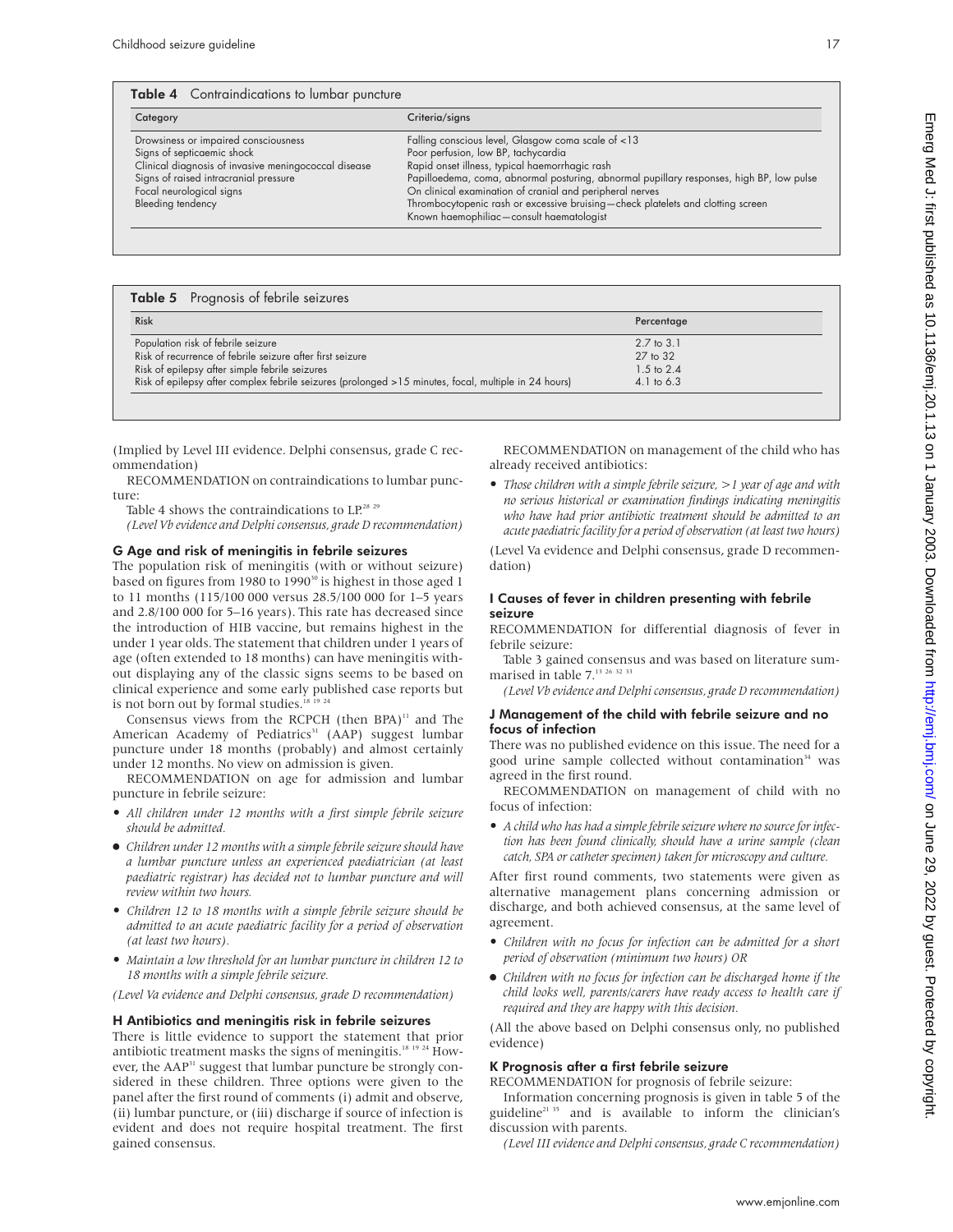| Date | Author                 | Number in<br>study | Number with<br>lumbar puncture | Number with bacterial meningitis                       | Number with viral<br>meningitis |
|------|------------------------|--------------------|--------------------------------|--------------------------------------------------------|---------------------------------|
| 1980 | Lorber <sup>26</sup>   | 452                | 304 (67%)                      | $14(3.1\%)$                                            |                                 |
| 1981 | $J$ affe $^{25}$       | 562                | $All*$                         | 6(1%)                                                  | 17(3%)                          |
| 1983 | Joffe <sup>18</sup>    | 254                | 241 (95%)                      | 13 (5.1%) (In 2 CSF was sterile)                       | ?2                              |
| 1990 | McIntyre <sup>27</sup> | 307                | 154 (50%)                      | 2 (0.6%) (1 diagnosed later on repeat lumbar puncture) |                                 |
| 1992 | Offringa <sup>19</sup> | 309                | 171 (55%)                      | 21 (6.7%) (In 5 cases the CSF was sterile)             |                                 |

icy to lumbar puncture all cases, number of unsuccesstul lumbar punctures not sta

# Table 7 Identified or attributed causes of fever in children presenting with a febrile seizure (%)

|                                                                 | Rutter<br>$(n=328)$ | Green/MacFaul<br>$(n=199)$ | Smith<br>$(n=116)$ | Lorber<br>$(n=452)$ |
|-----------------------------------------------------------------|---------------------|----------------------------|--------------------|---------------------|
| Viral infection (URTI and other)                                | 45.7                | 64                         | 32.7               | 57.9                |
| Unknown                                                         | 20.4                | <b>NA</b>                  | 20                 | 23.6                |
| Otitis media                                                    | 8.5                 | 18.5                       | 28.4               | 9.5                 |
| Urinary tract infection                                         | 1.2                 | 4                          | 2.5                | NR                  |
| Gastroenteritis                                                 | 3.4                 |                            | 2.5                | NR                  |
| Chest infection                                                 | 3.9                 |                            | 0.8                | ?3                  |
| <b>Tonsillitis</b>                                              | 12                  | (included in URTI)         | 10.3               | NR                  |
| Meningitis                                                      | $1.8*$              | <b>NA</b>                  | <b>NA</b>          | 3.3                 |
| Other (chicken pox, mumps, exanthema, post-triple immunisation) | 2.7                 | 4                          | 2.5                | 2.4                 |

NR, not recorded; NA, not applicable. \*These cases are reported as they were detected at a later stage, after the initial diagnosis of febrile seizure without CNS infection had been made.

#### L Follow up for the child with febrile seizure

There is no published evidence concerning the need for follow up of children discharged following a simple febrile seizure.

RECOMMENDATION on follow up for the child with febrile seizure:

- *The Delphi panel agreed that an information sheet should be supplied (available from corresponding author) and follow up does not need to be arranged.*
- x *Parents of children sent home from A&E with a diagnosis of first simple febrile seizure should be encouraged to contact their own GP or community nurse specialist if they feel they need further information or care.*
- (No published evidence, Delphi consensus).

# RESEARCH QUESTIONS

During the development of this guideline several areas were identified where good research evidence was lacking. The following questions were identified.

1 Is measuring the anticonvulsant level routinely justified in a child who presents with seizure and who is already taking anticonvulsant medication? If not, in which children and on which anticonvulsants should blood levels be measured?

2 What is the true population risk for meningitis in a child presenting with fever and seizure?

3 In children who present with a first simple febrile seizure, is discharge to general practitioner care as good as in patient care for limitation of risks, cost effectiveness, patient and parent satisfaction and education?

4 In a child presenting with a febrile seizure and a cause for fever is suspected on clinical examination, is it cost effective to take a routine urine sample? In what age group and by what method?

# **DISCUSSION**

A comprehensive guideline is presented for the management of the child who has had a seizure based on best evidence and formal consensus using a Delphi panel. Management for those presenting with an afebrile seizure differs from those with a seizure associated with fever. Consensus was not achieved in

#### Key recommendations

#### For afebrile seizures

- All children should have blood pressure recorded and a blood glucose taken if still seizing or not fully alert. Other investigations should be directed by history and clinical findings.
- Children under 1 year of age should be admitted to hospital for further observation and investigation.
- There is no need for an EEG in a first uncomplicated seizure.
- An outpatient appointment should be offered.

#### For a seizure with fever

- Admit and treat as meningitis children who were drowsy at home before the seizure, have a GCS<15 more than one hour after seizure, have neck stiffness, petechiae, or a bulging fontanelle.
- Admit children with complex seizures, those less than 18 months, and those who have had antibiotics. The child should have an experienced paediatric review (at least registrar) within two hours concerning need for lumbar puncture.
- Consider admission in those in which no focus for infection was found.
- Others may go home with adequate parental information, reassurance, and ready access to health care.

defining a temperature level below which afebrile seizure could be diagnosed. However, panelists' responses were tightly grouped from 37.7°C to 38.0°C. The reason for the lack of consensus may be that clinicians take into account many other factors in the history and examination when deciding on a diagnosis of "febrile seizure". The guideline therefore recommends that the cut off level be decided locally. During the validation study it was clear that clinicians wanted the freedom to diagnose "febrile seizure" if the history and examination were highly suggestive even if the temperature did not reach the required level. For this reason the guideline suggests that clinicians should use their clinical judgement.

Evidence from randomised trials was not available for constructing the original management statements. The highest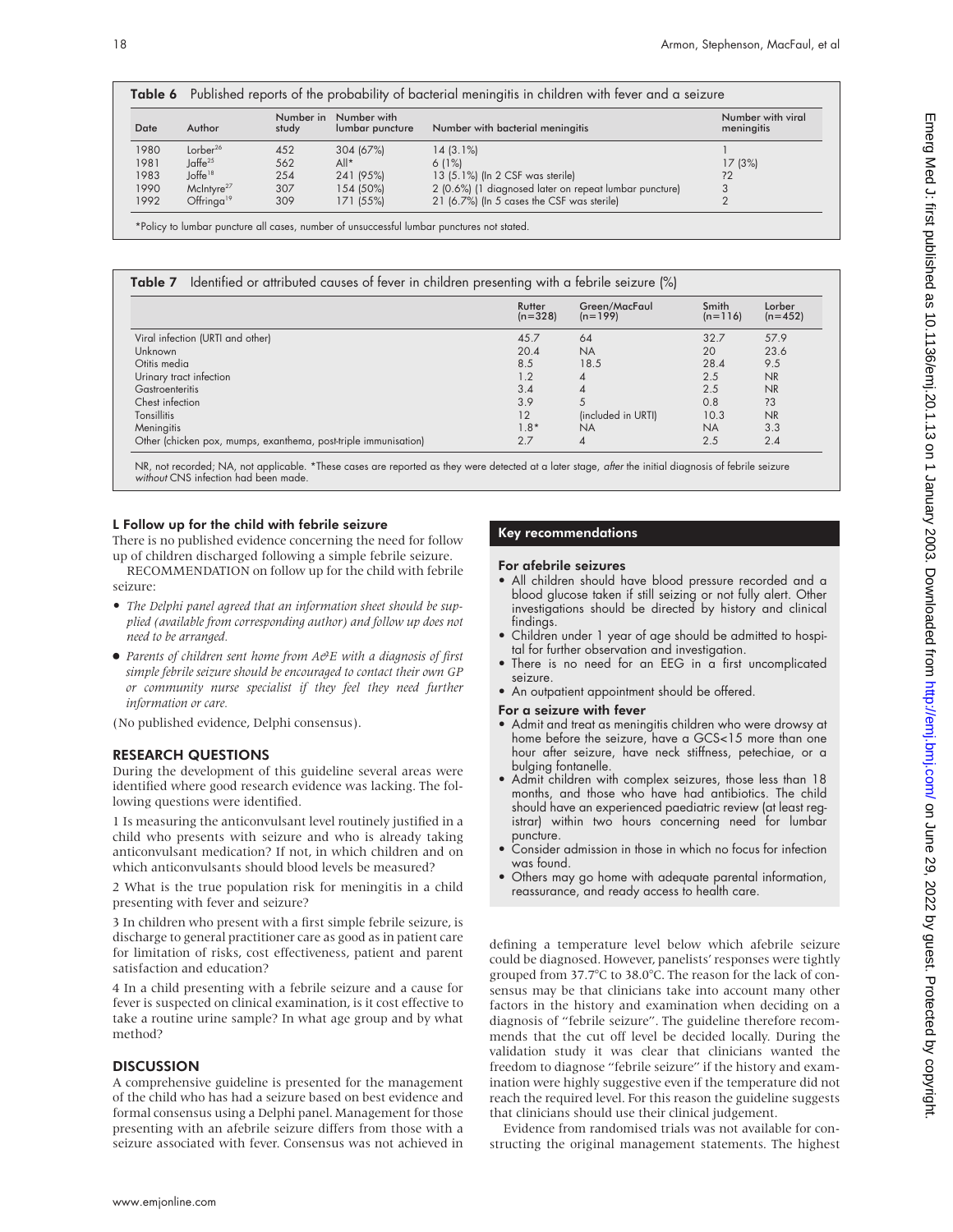level of evidence was level III on which only two statements (of 42) were directly based and seven were based by implication. The highest level of evidence (grade I) is that of a systematic review of randomised controlled trials using metaanalysis, and grade II is a good single randomised controlled trial with enough power to detect a difference. However this type of evidence only applies to questions concerning treatment, which are in the minority in a presenting problem based guideline. Different types of studies answer questions concerning population risk and diagnostic tests (symptoms and signs and laboratory investigations). A multicentre randomised controlled trial could be designed for practical management issues such as need for admission and follow up, but measurable outcomes are difficult to define. Thus for many practical clinical questions good evidence is lacking and is unlikely to be available in the near future, which highlights the need for good consensus methods.

Delphi consensus enabled a guideline to be produced where good published evidence is sparse. The guideline reflects a consensus of peer practice in that country at that time. Clinicians expressed reservations in some areas despite consensus being achieved. For example, the panel agreed that a urine sample should be taken from a child with febrile seizure in whom another source of infection is suspected. Despite this consensus, 14 of the panellists made written comments that expressed reservations about such a policy. It is possible that the "safest" options achieve consensus using this process but clinicians may act differently when they are seeing an individual child and can take other information into account.

There is little research into the method of Delphi consensus development, including the influence of different panels of individuals on outcome. While the panellists in this study were "self selected" in that they agreed to take part, it is difficult to conceive of an alternative to this.

As there was no level I or II evidence, these recommendations should be treated as a guide only. They will need adaptation for each local unit, and clinicians must exercise their own judgement as to whether the guideline applies to the individual patient seen.

The guideline has been validated in a paediatric A&E department and we intend to publish the results of the implementation study. Formal assessment of the costs of development of a presenting problem based guideline using Delphi consensus was not undertaken. We intend to evaluate costs during the development of the next guideline using the same methodology.

# ACKNOWLEDGEMENTS

The following Delphi panelists for contributing a great deal of time and effort: H Allen (paediatric SpR), J H Baumer (paediatric consultant), R Bell (paediatric consultant), D Beverley (paediatric consultant), A Chambers (paediatric nurse), C Cramp (paediatric consultant), J Dawling (paediatric SpR), H Dixon (Paed. SpR), S Edees (paediatric consultant), M Everard (paediatric consultant), A Gregory (paediatric SpR), P Hardy (paediatric A&E SpR), S Hartland (paediatric A&E nurse), H Huynh (paediatric SpR), K Jackson (paediatric nurse), J Jenkins (paediatric consultant), B Lloyd (paediatric consultant), I Mecrow (paediatric consultant), J Moorcraft (paediatric consultant), R Morton (paediatric consultant), R Newton (paediatric neurologist), J Nixon (paediatric A&E nurse), K Palmer (paediatric consultant), A Raffles (paediatric consultant), C Simpson (paediatric nurse), C Smith (paediatric SpR), E Szondy (paediatric nurse), T Tinklin (paediatric consultant), C Upton (paediatric consultant), R Watkins (paediatric SpR), L Williams (paediatric A&E consultant). The authors thank Jeanette Taylor-Meek for her efficient and effective administration of the Delphi process

## **Contributors**

Kate Armon planned and coordinated the development of the study, developed core ideas, performed the literature review, appraised the articles found, generated initial guideline statements, coordinated the Delphi process, collated and analysed the data, produced the final guideline, and wrote the paper. Terence Stephenson had the original idea for the research and oversaw its development, participated in literature appraisal, development of guideline statements, and interpretation of data, discussed core ideas, edited the paper, and will act as guarantor. Roddy MacFaul initiated the research, had original ideas and discussed its development, participated in developing guideline statements, interpretation of data, and edited the paper. Pippa Hemingway discussed core ideas and development of research and edited the paper. Ursula Werneke had original ideas concerning the Delphi process, discussed the development of the research, and edited the paper. Stephanie Smith discussed core ideas and development of the research and participated in the Delphi process.

| Level | Strength of evidence (Adapted from Muir Gray <sup>36</sup> )                                                                            |              | Grade Grade of recommendation (Cook et $a^{\beta 7}$ )                                                   |
|-------|-----------------------------------------------------------------------------------------------------------------------------------------|--------------|----------------------------------------------------------------------------------------------------------|
|       | Strong evidence from at least one systematic review of multiple well<br>designed randomised controlled trials                           | A            | Supported by level I evidence and therefore highly<br>recommended.                                       |
| Ш     | Strong evidence from at least one properly designed randomised<br>controlled trial of appropriate size.                                 | B            | Supported by level II evidence, and therefore recommended                                                |
| III   | Evidence from well designed trials without randomisation, single<br>group pre-post, cohort, time series or matched case-control studies | $\mathsf{C}$ | Supported by level III, evidence. Several potential clinical<br>actions might be considered appropriate. |
| IV    | Evidence from well designed non-experimental studies from more than D<br>one centre or research group                                   |              | Supported by level IV and V evidence. The consensus route<br>would have to be adopted.                   |
| Va    | Opinions of respected authorities                                                                                                       |              |                                                                                                          |
| Vb    | Clinical evidence, descriptive studies or reports of expert committees                                                                  | D            |                                                                                                          |

| Clinician                                           | Number |
|-----------------------------------------------------|--------|
| Paediatric district general hospital consultant     |        |
| Paediatric teaching hospital consultant             |        |
| Paediatric specialist registrar/SHO post membership |        |
| Paediatric neurologist                              |        |
| Paediatric nurse                                    |        |
| A&E nurse                                           |        |
| A&E trainee                                         |        |
| Paediatric A&E nurse                                |        |
| Paediatric A&E consultant                           |        |